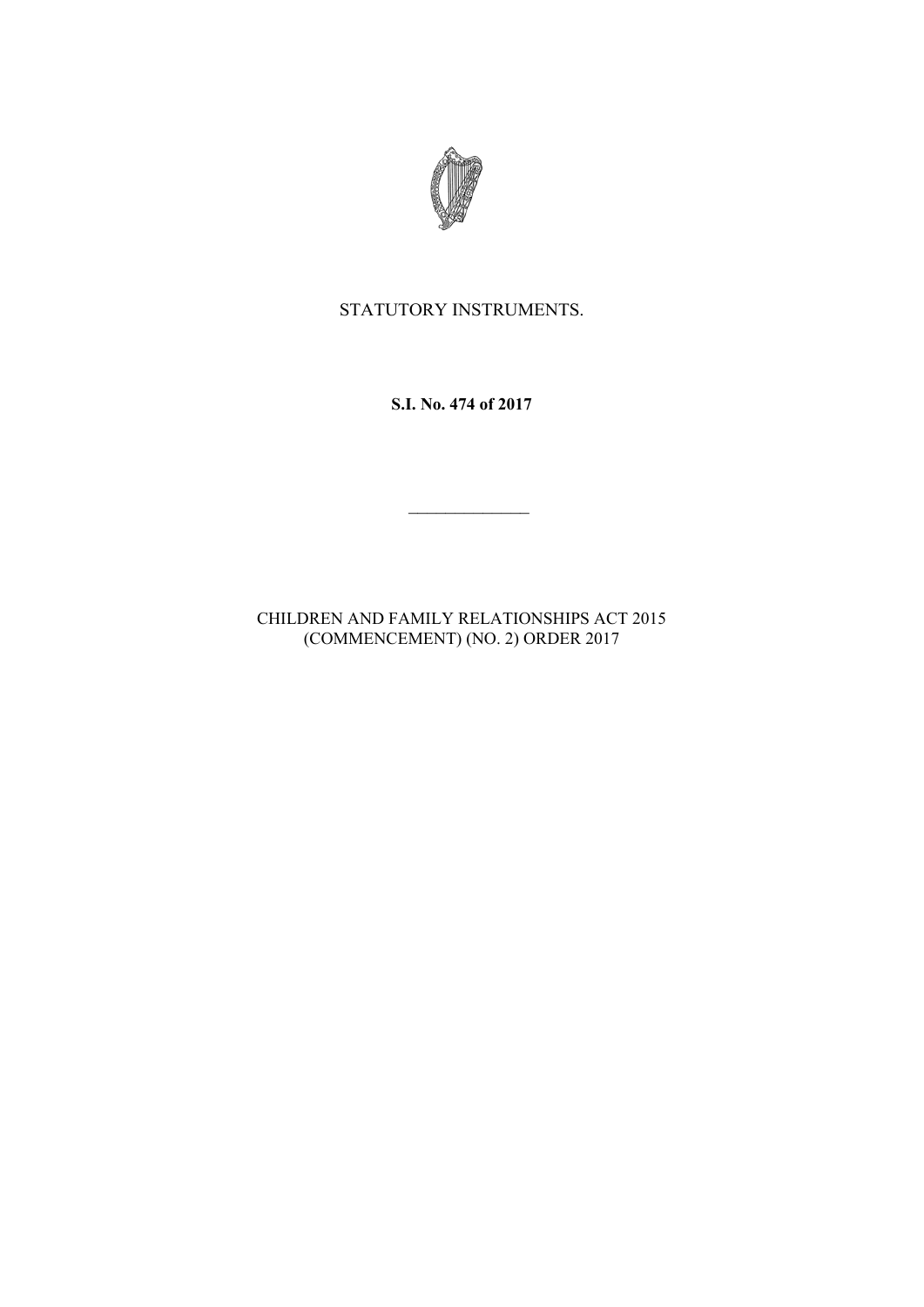## S.I. No. 474 of 2017

## CHILDREN AND FAMILY RELATIONSHIPS ACT 2015 (COMMENCEMENT) (NO. 2) ORDER 2017

I, CHARLES FLANAGAN, Minister for Justice and Equality, in exercise of the powers conferred on me by section 1(5) of the Children and Family Relationships Act 2015 (No. 9 of 2015), hereby order as follows:

1. This Order may be cited as the Children and Family Relationships Act 2015 (Commencement) (No. 2) Order 2017.

2. In this Order -

"Act of 1964" means the Guardianship of Infants Act 1964 (No. 7 of 1964);

"Act of 1965" means the Succession Act 1965 (No. 27 of 1965);

"Act of 2010" means the Civil Partnership and Certain Rights and Obligations of Cohabitants Act 2010 (No. 24 of 2010).

3. The 2nd day of November 2017 is appointed as the day on which the following provisions of the Children and Family Relationships Act 2015 (No. 9 of 2015) shall come into operation:

- (*a*) section 47, insofar as it is not already in operation;
- (*b*) section 66, other than insofar as paragraph (c) of that section relates to the insertion of subsection (2)(b) in section 27A of the Act of 1965;
- (*c*) section 135, insofar as paragraph (a) of the definition of "dependent child of the civil partners", inserted by that section in section 2 of the Act of 2010, relates to a dependent child adopted by both civil partners under the Adoption Act 2010;
- (*d*) section 151, other than insofar as subsection (2), inserted by that section in section 113 of the Act of 2010, relates to section 6B of the Act of 1964.

GIVEN under my Official Seal, 2 November 2017.

> CHARLES FLANAGAN, Minister for Justice and Equality.

*Notice of the making of this Statutory Instrument was published in "Iris Oifigúil" of* 7*th November,* 2017*.*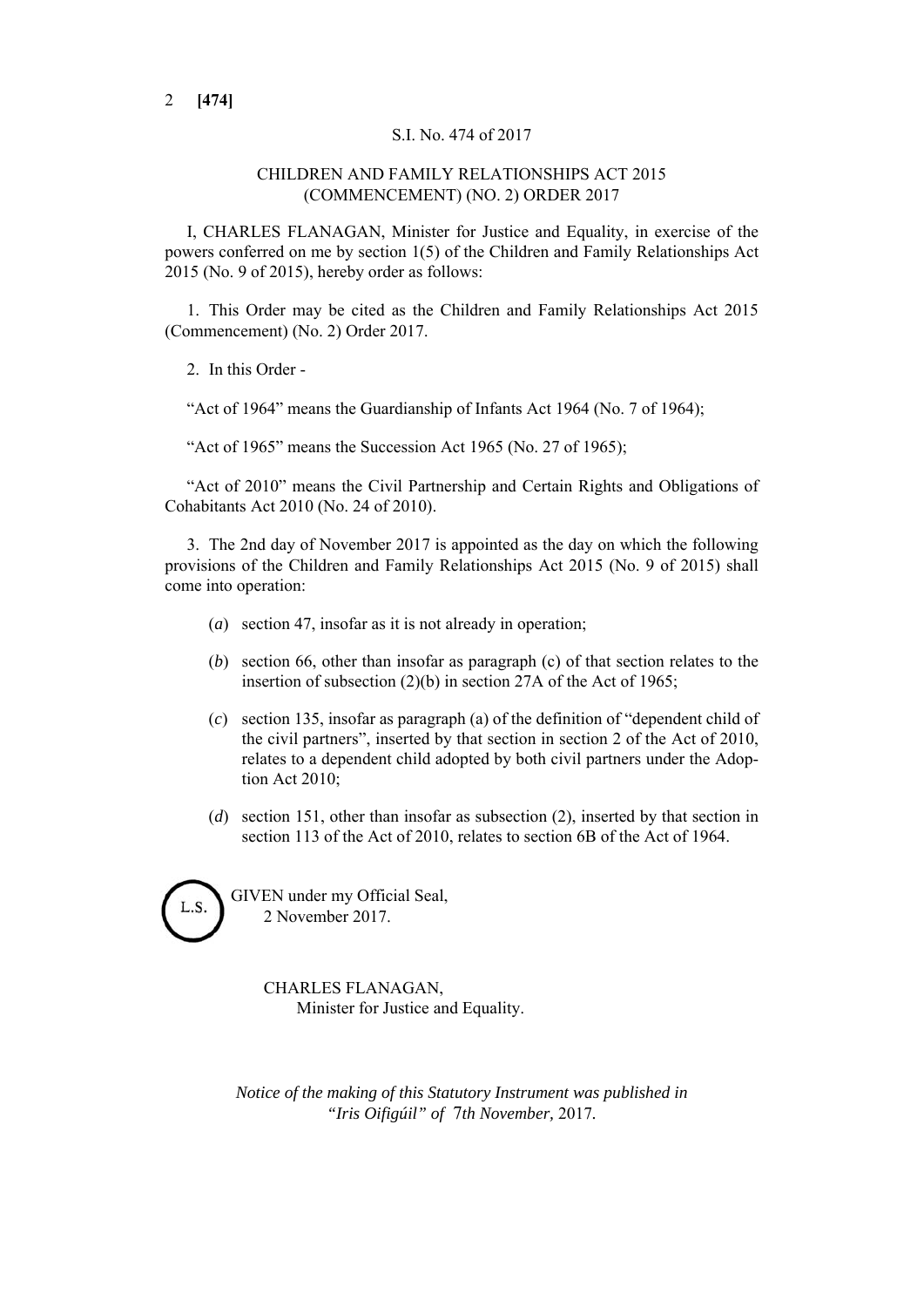## EXPLANATORY NOTE

*(This note is not part of the Instrument and does not purport to be a legal interpretation.)*

The Minister for Justice and Equality has made an order, entitled above, which appoints 2 November 2017 as the date on which specified provisions of the Children and Family Relationships Act 2015 come into effect.